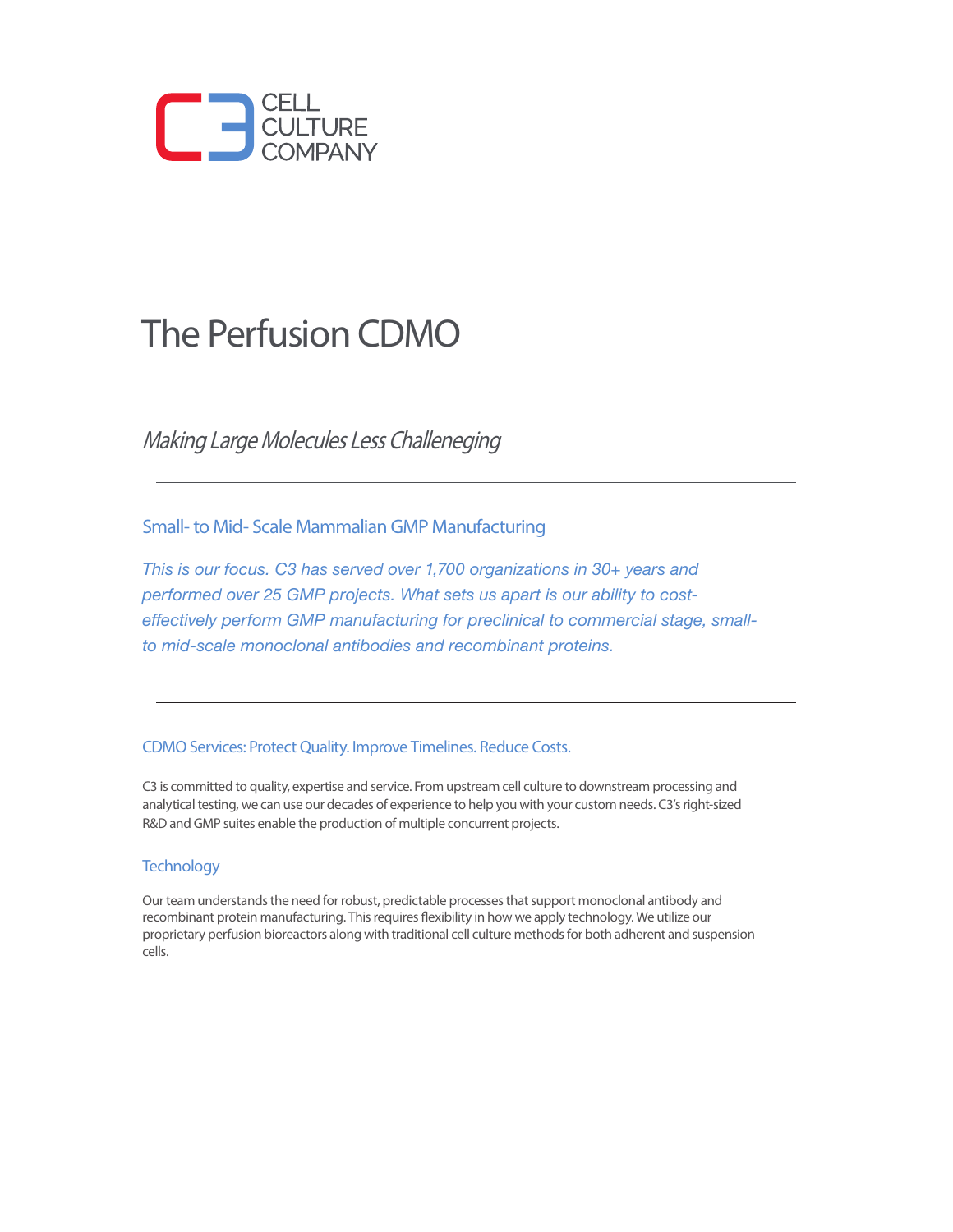# C3 Advantage

Cell Culture Company (C3) is unique among CDMOs. What sets us apart is our ability to costeffectively manufacture GMP-quality, small- to mid-scale batches of recombinant proteins and mAbs for pre-clinical to clinical and small batch commercial needs. We accomplish this by using our flexible manufacturing platform and right-sized GMP suites, which enable multi-product custom manufacturing. For the last 30 years, we have served over 1,700 organizations and manufactured over 25 GMP projects.

## With C3 You Get:

- GMP-compliant upstream, downstream and analytical services
- Cost-effective R&D- to commercial-scale protein production
- Single-use, continuous processing utilizing perfusion bioreactors
- Cell line expansion services for the production of whole cells and cellular extracts
- Full process development gram vial to vial
- Dedicated project manager for your protein (Life sciences PhD-, Masters-level)



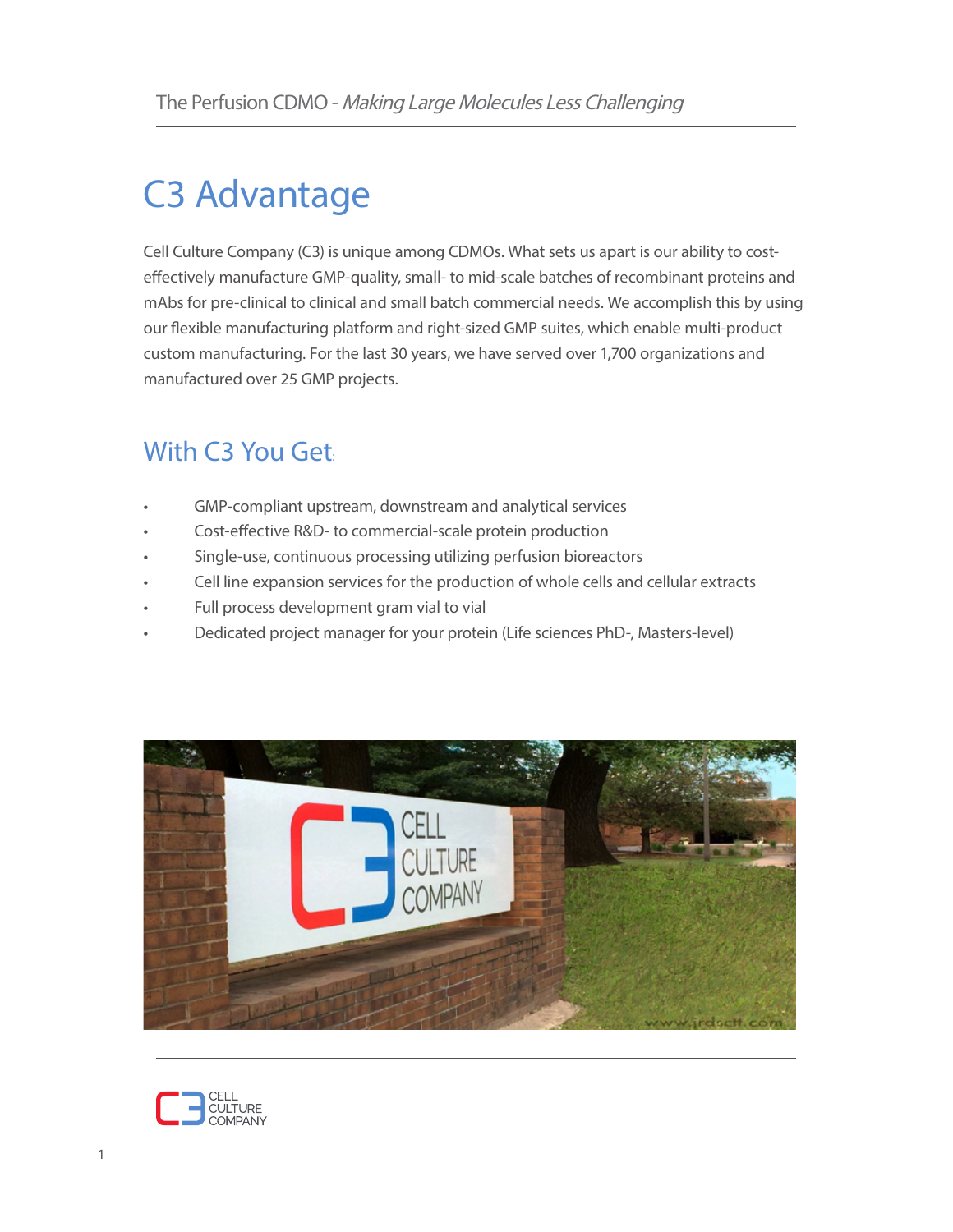

## CDMO Services

Our staff understands the challenges associated with developing and running a robust biomanufacturing process. Our 30,000 ft2 facility features individual suites for R&D, Process Development, and GMP grade clean rooms. Our perfusion bioreactor technology allows us to produce small-to mid-scale proteins at a reduce cost and risk.

### Upstream

We bring the knowledge and skill that comes with expanding more than 2,650 different cell lines to produce monoclonal antibodies, recombinant proteins, viruses, whole cells and cellular extracts from mammalian and insect cell production platforms. We use perfusion bioreactors as well as traditional cell culture techniques for both adherent and suspension cells.

C3's perfusion bioreactors support cell densities at  $1x10<sup>9</sup>$  cells/mL, achieving in vivo-like conditions, which enhance cell-to-cell communication. Results include improved cell health and greater yields, especially for low-expressing cells that struggle in tanks.

#### Upstream Services include:

- Process Development
- MCB/MWCB Generation and Characterization
- Custom Large-Scale Production of Whole Cells and Conditioned Media
- cGMP and R&D Production of Monoclonal Antibodies and Recombinant Proteins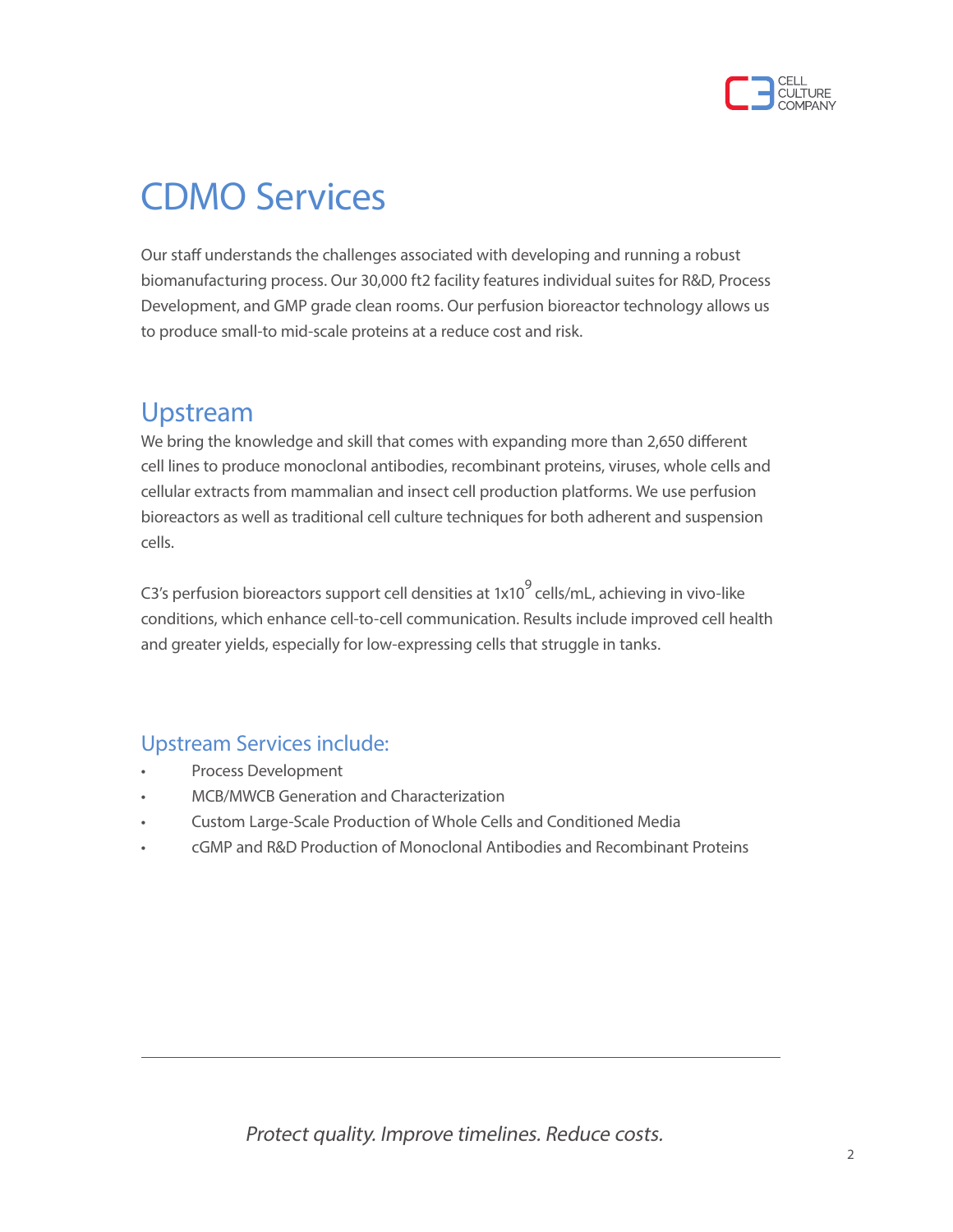## Downstream

Nothing compares to experience. We have the expertise to assist you in creating the ideal downstream process and provide a wide range of technical services.

#### Technical Services and Support

- Process development
- Process evaluation, and validation
- Clinical and Commercial Manufacturing
- Technology Transfer
- **Comparability**
- Quality by design
- Regulatory Support

#### Antibody and Non-Antibody Protein-based Purification

- IgG & IgM
- Fc-fusion proteins
- His tagged proteins

#### Capture Chromatography

- Protein A, G Affinity
- Ceramic Hydroxyapatite (CHT)
- Metal Affinity

#### Finish Processing

- **Formulation**
- **Conjugation**
- Final Fill

#### Polishing

- Cation/Anion exchange chromatography
- Size Exclusion Chromatography (SEC)
- Viral inactivation, filtration, and clearance
- TFF/Diafiltration

## Analytical

Our highly experienced team understands that decisions made during the development of your analytical process can impact the reproducibility, scalability, and cost-effectiveness of your process. Our team understands the requirements for a robust and predictable process that supports scale-up, GMP manufacturing, and regulatory requirements.

#### Custom Methods:

- **Development**
- **Qualification**
- Validation
- Impurity characterization
- Recombinant Protein/ mAb characterization

#### Standard Methods:

- A280
- **ELISA**
- Host Cell Protein (HCP) Testing
- HPLC/UPLC
- SDS/IEF/Western Gels
	- pH

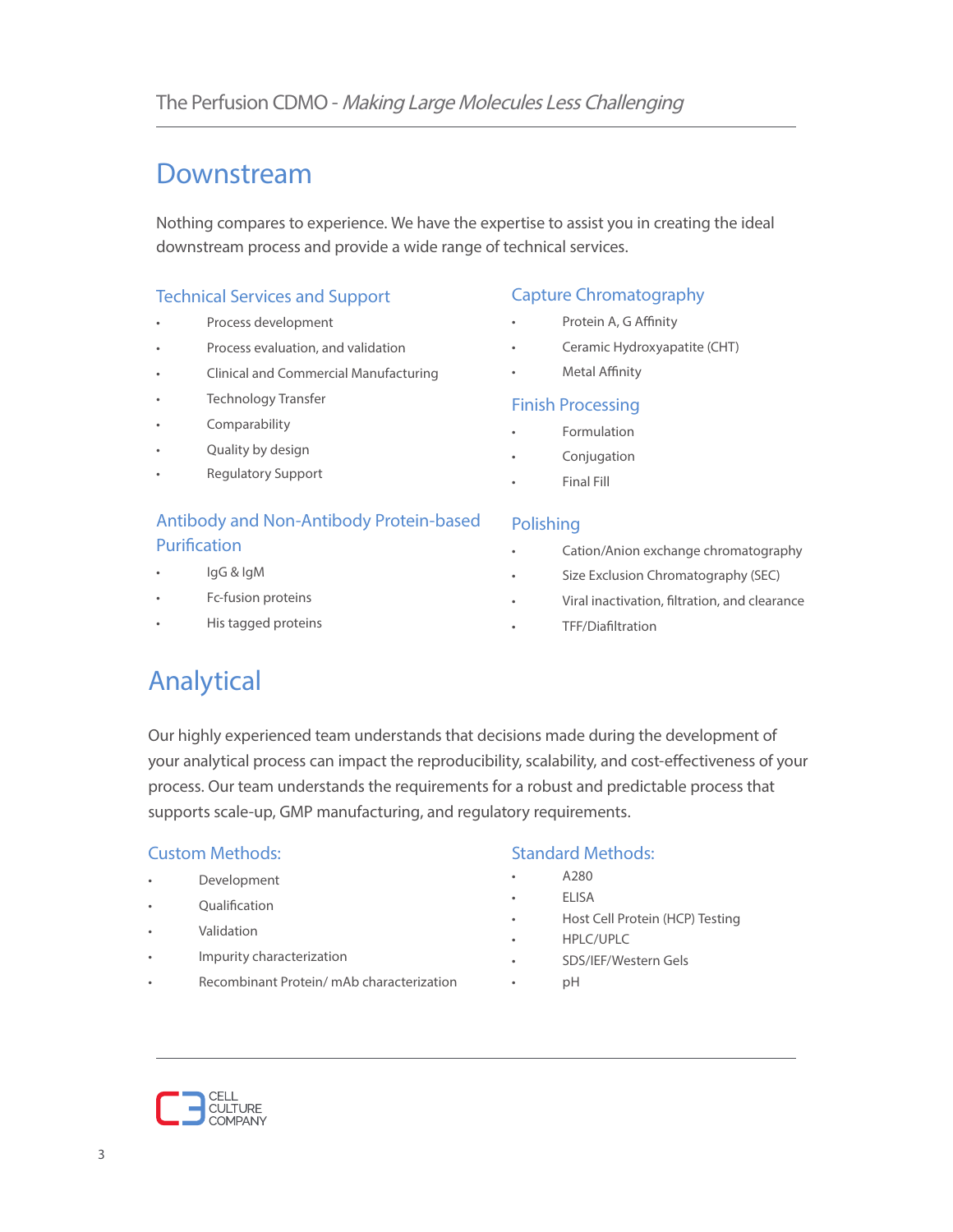

# **Technology**

Cell Culture Company (C3) is an expert in Automated Single-use Hollow Fiber Perfusion Bioreactors.

Pioneered to improve the quality of cell culture by creating in vivo-like conditions, our ACUSYST® (Automated Culture Systems) technology is used to expand mammalian and insect cell lines for the production of expressed proteins. Designed to provide the optimal environment for cell growth and production, our ACUSYST® technology offers significant advantages over traditional cell culture platforms for many applications.

Our platform of Hollow Fiber Bioreactors is designed to meet research-, pilot-, and production-scale needs of cell-derived product from pre-clinical through commercial.

#### Key benefits of our technology include:

- Reduced Costs: Reduced capital, labor, facilities, and materials expenditures.
- Perfusion: Improve cell health with in vivo-like conditions that support a high density of cells and allow for long culture times, consistent metabolic parameters, and stable protein expression.
- Continuous Manufacturing: Easily harvest cell-free product throughout a manufacturing run and eliminate downstream processing steps, including concentration and filtration.
- Single-Use: Decreased production risk as a result of using our closed, single-use system.
- Improved Efficiency: Increased protein production per square foot of production space.
- Scalable: Increased speed to market due to reduced upstream validation requirements. Achieve larger production scales by adding cartridges in parallel, and reduce re-validation

Deployed worldwide since 1981, our bioreactors support research, clinical trials and manufacture of regulated therapeutics, diagnostics, and veterinary products for:

- Contract Research Organizations (CRO)
- Contract Development and Manufacturing Organizations (CDMO)
- Academic and Not-for-Profit Research Communities
- Diagnostic Healthcare
- Therapeutic Healthcare
- Animal Health

Protect quality. Improve timelines. Reduce costs.